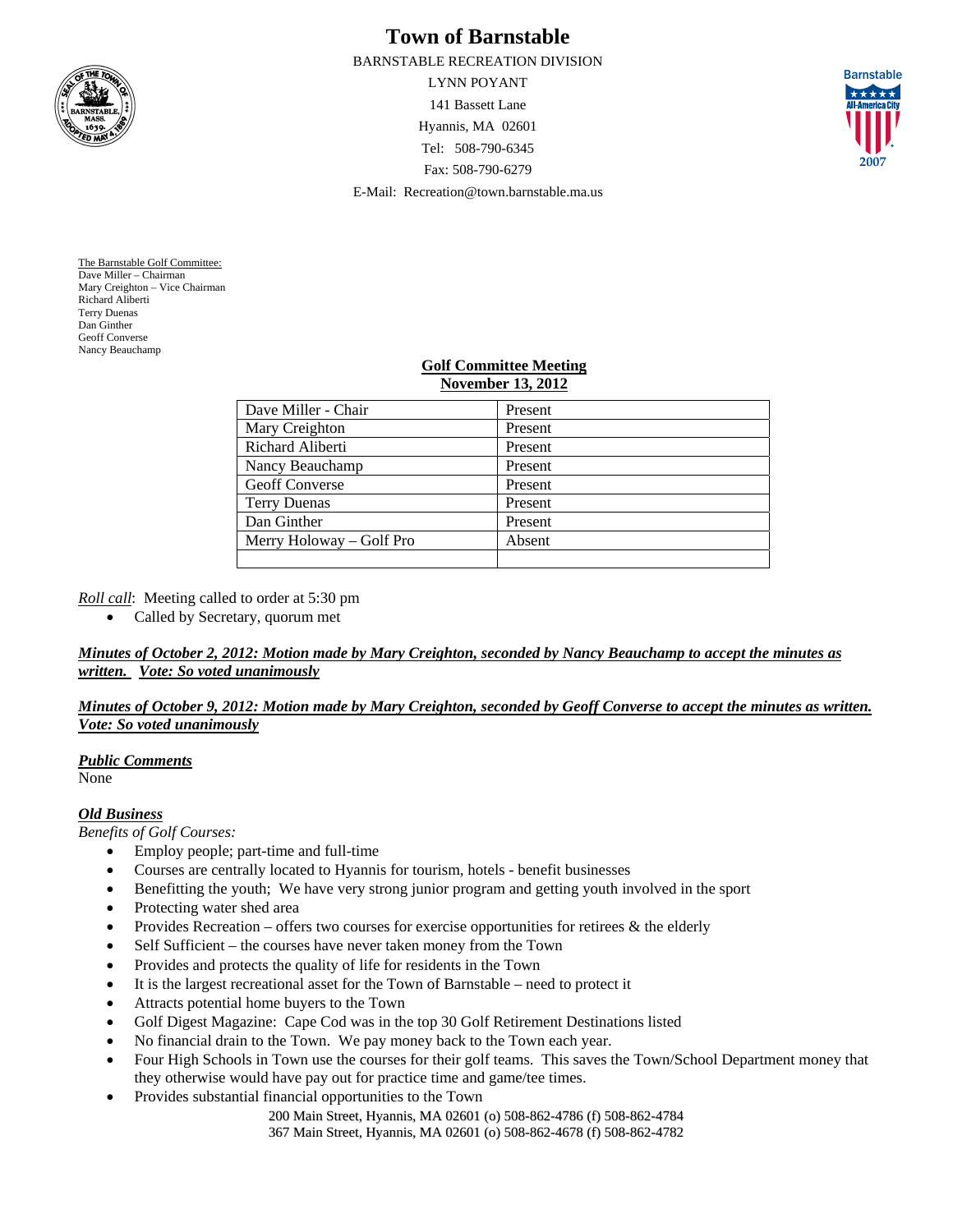- Protects soil and natural resources
- Ecological benefits
- Improves Community Athsetics
- Provides homes to animals
- Reduces Stress
- Green space improves air quality
- Increases Real Estate values in town
- Attracts people to the area. Golf outings bring people to the area who in turn spend money.
- Hyannis Course protects the water supply The Town bought Hyannis Golf Course to protect its water supply
- Provides professional career training for those who have a future in the golf industry
- Protects land from being developed
- Protects about 300 acres of open space
- Mitigates potential traffic on Rte. 132
- An old study dating back ten years estimated that the golf industry generated upward of 200 million dollars in revenue annually. \*Need to check on more current estimations/statistics

## *Discussion:*

Goal of Course Benefit Discussion

- The object of the above Brain Storming discussion was to make a list and create a presentation for the Town Manager highlighting the benefits of the Golf courses. The end goal is to secure funds for capital projects; specifically funds are needed for renovations to both courses; irrigation, bunkers, sand traps, cart paths etc.
- Emphasis and focus needs to be on the environmental and ecological factors.
- The report needs to show why renovations make sense, how it will pay itself back and create a larger asset value to the town.
- Dave Miller to put together a slide presentation.

Beverage vendor carts still in the works. Abutting land slated to be used for town sports field complex was briefly discussed but the plan for this seems to have been aborted at this time.

Rates: Dave sent letter to the Town Manager regarding the rate increases. The rate meeting is December 4, 2012

### *New Business*

## *Areas of Concern to be addressed at Future Meetings*

The following items will remain open for future discussion and appear on future agendas:

- Beverage / Vendor Carts
- Hyannis Renovation Project
- IT department; ongoing website issues incl. online scheduling and calendars
- Outside lighting Nstar Bruce McIntyre to followup
- Marketing Committee

### *Manager Report*

Financials: October Olde Barnstable was under \$7,000. Hyannis was under \$16,000. However for the year both courses are \$18,000 over respectively.

Chris:

- All seasonal people have been let go, earlier this year. Down to four people at each course. Asking for patience with leave clean up after the two storms.
- Turkey open in November working on cleaning up the two courses.
- Leave issue discussed and explained. Buffalo blower is what is used. It is a productive machine.
- Olde Barnstable is closing December 2.
- Working on Budgets which are due to the Town by December 14, 2012.
- Aerating both courses in Nov / Dec Slow process. Tractor with spike machine loosens up the soil. Will take 2 days. An email will be sent out to notify members of this process

200 Main Street, Hyannis, MA 02601 (o) 508-862-4786 (f) 508-862-4784

367 Main Street, Hyannis, MA 02601 (o) 508-862-4678 (f) 508-862-4782